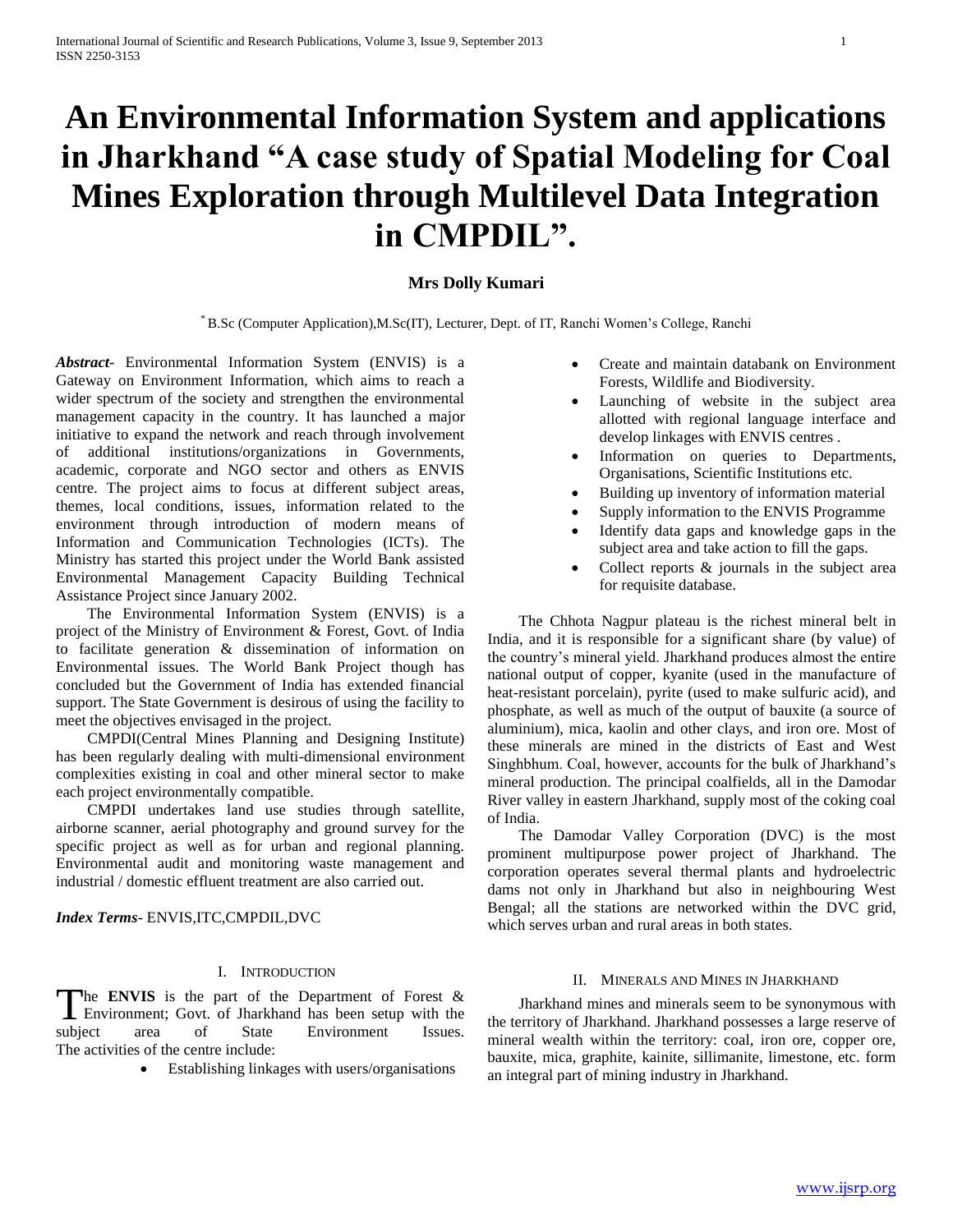| An estimate of the major mines and minerals of Jharkhand are as follows: |  |  |  |  |  |  |  |  |  |  |
|--------------------------------------------------------------------------|--|--|--|--|--|--|--|--|--|--|
|--------------------------------------------------------------------------|--|--|--|--|--|--|--|--|--|--|

| <b>Important Minerals in Jharkhand Other Minerals</b> |                                                                |  |  |  |
|-------------------------------------------------------|----------------------------------------------------------------|--|--|--|
| Coal                                                  | Fire Clay, Silver.                                             |  |  |  |
| Coal                                                  | Dolomite.                                                      |  |  |  |
| Coal                                                  | ٠                                                              |  |  |  |
| Coal                                                  |                                                                |  |  |  |
| Coal                                                  | Fire-Clay, Feldspar, Mica, Lime stone, Stone-chips.            |  |  |  |
| Coal                                                  | $\overline{a}$                                                 |  |  |  |
|                                                       | Silica Sand, Kaolin, Stone chips.                              |  |  |  |
| Coal                                                  | Mica.                                                          |  |  |  |
| Bauxite                                               |                                                                |  |  |  |
| Bauxite                                               |                                                                |  |  |  |
| Iron Ore                                              | Fire Clay, Graphite, Dolomite, Feldspar, Limestone, Manganese. |  |  |  |
|                                                       | Lime stone, Kaolin                                             |  |  |  |
|                                                       | Mica, Stone-chips.                                             |  |  |  |
| Uranium, Copper                                       | Quartzite, Kaolin, Gold, Silver, Fire Clay, Steatite.          |  |  |  |
| Iron Ore                                              | Dolomite, Limestone, Manganese, Kyanite.                       |  |  |  |
|                                                       | Stone chips.                                                   |  |  |  |
|                                                       | Stone-chips.                                                   |  |  |  |
|                                                       | Sarikela Kharswan, Simdega. -                                  |  |  |  |

# III. ENVIRONMENTAL STUDIES OF MINED OUT AREA

CMPDI has a well equipped environmental laboratory to undertake the entire spectrum of environmental studies.

| <b>Services Offered:</b> |
|--------------------------|
|                          |

| <b>SERVICES</b>                                                                    | <b>FIELDS</b><br><b>IMPLEMENED</b>                                                               |
|------------------------------------------------------------------------------------|--------------------------------------------------------------------------------------------------|
| Base line data generation                                                          | Meteorological data<br>Land use plan<br>Air quality - ambient & work zone<br>Water quality       |
|                                                                                    | Noise measurement<br>Soil sampling & analysis<br>Flora and fauna studies                         |
| <b>Environmental impact assessment</b>                                             | Land degradation<br>Impact on flora and fauna<br>Air, water and noise pollution<br>Social impact |
| <b>Environmental Management Plan</b>                                               | Land reclamation plan<br>Air, water & noise abatement<br>measures<br>Green belt development      |
| Rehabilitation & resettlement plan                                                 | Subsidence prediction studies and<br>management<br>Ecological restoration                        |
| <b>Environmental Monitoring and Audit</b><br><b>Biological Reclamation Studies</b> |                                                                                                  |
| <b>Thematic Mapping</b>                                                            | through Satellite and Air-borne                                                                  |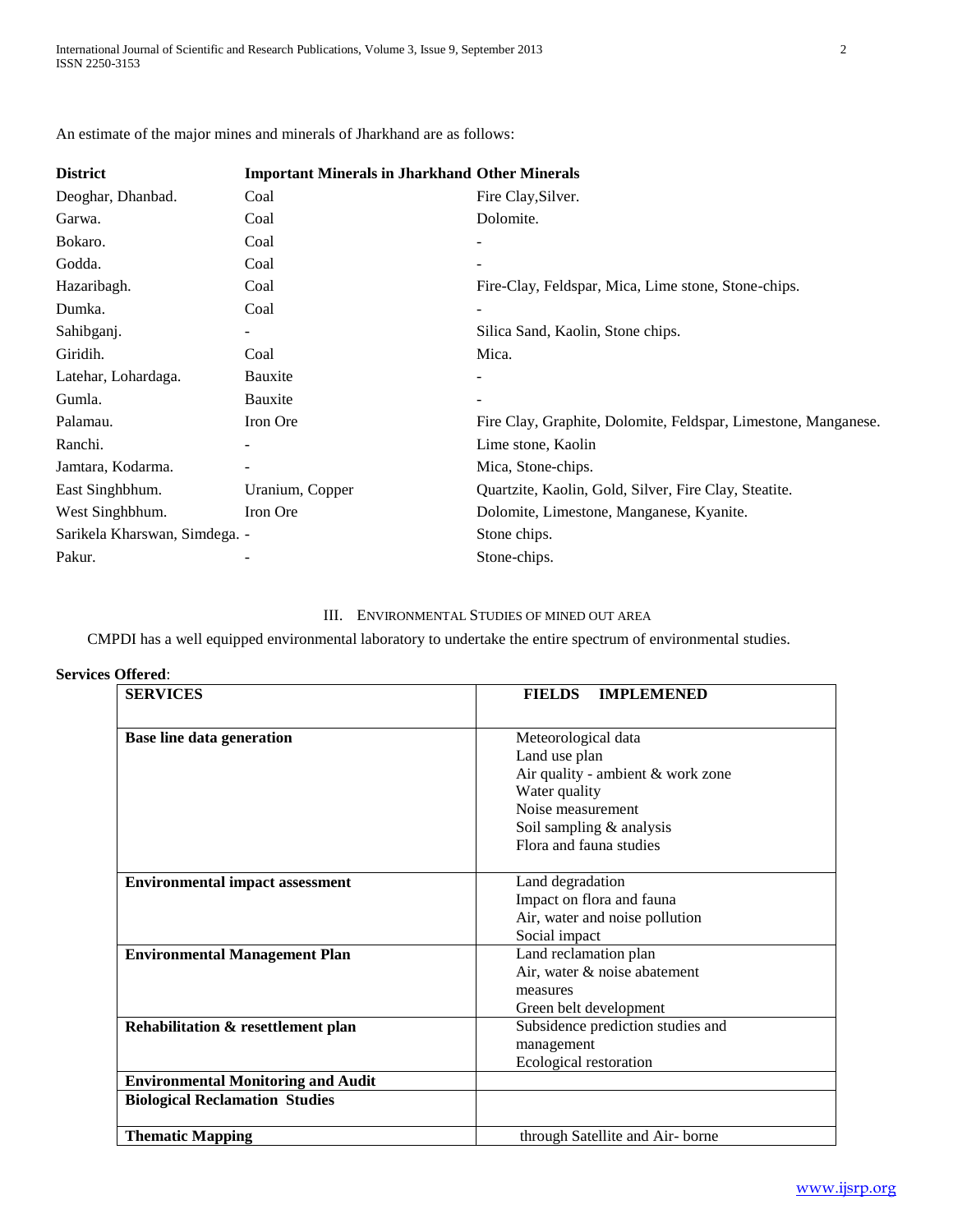|                                                                    | Scanning                                                                 |
|--------------------------------------------------------------------|--------------------------------------------------------------------------|
| multifaceted<br>Major<br><b>Environmental</b><br>Project           |                                                                          |
| <b>Implemented</b>                                                 |                                                                          |
|                                                                    |                                                                          |
| <b>Mining Project (EIA)</b>                                        | Gevra, Jayant, Piparwar Coal Open                                        |
|                                                                    | cast                                                                     |
|                                                                    | Moonidih, Chasnalla Underground Coal                                     |
|                                                                    |                                                                          |
|                                                                    | Mine Pyrite Mine, Amjhor, Rare Earth<br>Mine, Kudiraimozhi Gypsum Mines, |
|                                                                    | Rajasthan                                                                |
|                                                                    |                                                                          |
| <b>Beneficiation Project (EIA)</b>                                 | Rajrappa, Kalinga Coal beneficiation                                     |
|                                                                    | plants                                                                   |
|                                                                    | Mineral Separation Plant, Kudiraimozhi                                   |
| <b>Thermal Project (EIA)</b>                                       | Kathara Captive Thermal Power Plant                                      |
|                                                                    |                                                                          |
| <b>Coalfield wise Study (EIA)</b>                                  | North Karanpura, East Bokaro, Ib Valley                                  |
|                                                                    |                                                                          |
| <b>Sanitation Project</b>                                          | Rajrappa Sewerage Scheme                                                 |
|                                                                    |                                                                          |
| <b>Effluent Treatment Plant</b>                                    | Ledo Acid Mine Water Treatment Plant                                     |
|                                                                    | Rajrappa Mine Water Treatment Plant                                      |
|                                                                    | Kathara Washery Effluent Treatment                                       |
|                                                                    | Plant                                                                    |
| <b>Water Supply Scheme</b>                                         | Singrauli & Talcher Coalfield Water Supply                               |
|                                                                    | Scheme                                                                   |
| <b>Bio-reclamation Project</b>                                     |                                                                          |
|                                                                    |                                                                          |
| <b>Survey &amp; Exploration</b>                                    | North seeking GYRO with Theodolite                                       |
| <b>Microptic Theodolite with EDM</b>                               |                                                                          |
| <b>Total Workstation</b>                                           | GPS and GIS                                                              |
|                                                                    | Geophysical loggers                                                      |
|                                                                    | Seismographs                                                             |
|                                                                    | Daedalus AADS 1268 ATM Scanner                                           |
|                                                                    | Gravimeters & Magnetometers                                              |
|                                                                    | Drilling Rigs (Rotary, DTH, Coring)                                      |
|                                                                    | Resistivity Meters, etc.                                                 |
|                                                                    | Borehole deviation unit                                                  |
|                                                                    | Aquifer testing equipment                                                |
|                                                                    | Mine Laboratory Facilities for                                           |
|                                                                    | Uniaxial compressive strength                                            |
|                                                                    | Tensile strength                                                         |
|                                                                    |                                                                          |
|                                                                    | Shears strength                                                          |
|                                                                    | Young's modulus and poisson's ratio                                      |
|                                                                    |                                                                          |
|                                                                    |                                                                          |
|                                                                    |                                                                          |
|                                                                    |                                                                          |
| <b>Bulk density</b>                                                | Proto dyakonov index, Impact strength index, Point                       |
|                                                                    | load index and cone indenter index                                       |
|                                                                    | Triaxial compressive strength, cohesion and angle of                     |
|                                                                    | internal friction                                                        |
|                                                                    | Slake durability index                                                   |
|                                                                    | Cerchar index of abrasivity                                              |
| <b>Environmental Laboratory</b><br><b>Facilities</b><br>for<br>Air | <b>Suspended Particulate Matter</b>                                      |
| <b>Analysis</b>                                                    | Oxides of Sulphur (SOx)                                                  |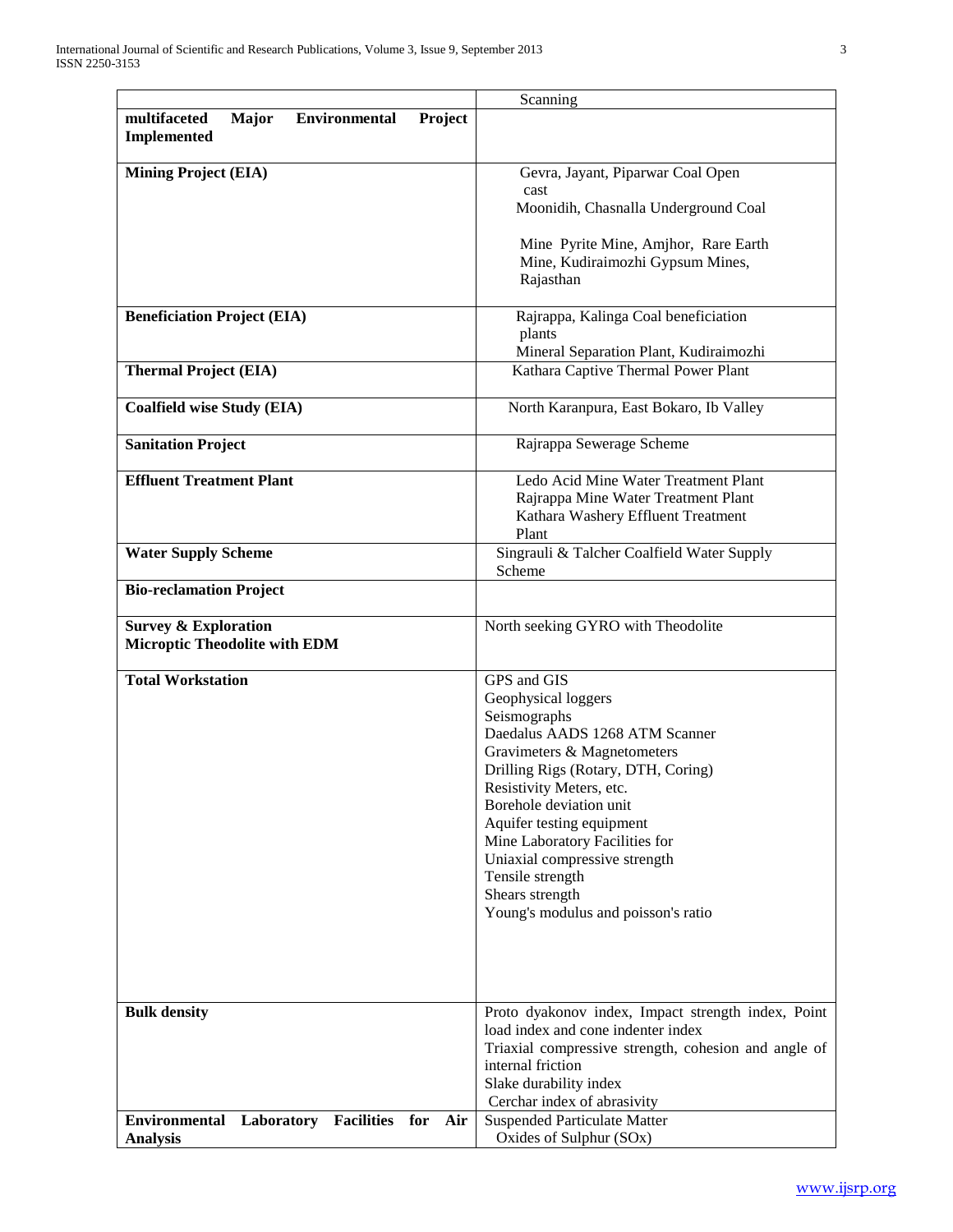|                                                               | Oxides of Nitrogen (NOx)                         |
|---------------------------------------------------------------|--------------------------------------------------|
|                                                               | Carbon Monoxide (CO)                             |
|                                                               | Total Hydro Carbon (CHn)                         |
|                                                               |                                                  |
|                                                               | <b>Total Dust (Settlabb)</b>                     |
|                                                               | Carbon Dioxide                                   |
| <b>Water Analysis</b>                                         | Physical parameter - pH, Colour, Temp, Turbidity |
|                                                               | Suspended solids, dissolved solids, etc.         |
|                                                               | Chemical and Biological                          |
| <b>Soil Analysis</b>                                          | Physical and Chemical                            |
| <b>Noise</b>                                                  |                                                  |
|                                                               | Noise intensity survey                           |
|                                                               | Leq Value of Noise                               |
|                                                               | Frequency analysis                               |
|                                                               | Noise intensity prediction                       |
| Preparation<br>&<br><b>Utilization</b><br>Coal<br>Laboratory  | Crushing of ROM Coal to different sizes          |
| <b>Facilities for Sub sampling and sample preparation</b>     | Screening of Coal at various sizes               |
|                                                               | Pulverisation                                    |
|                                                               | Grinding by Ball Mill/Rod Mill                   |
|                                                               | Washability (Float & Sink) Test                  |
|                                                               | Proximate Analysis                               |
|                                                               | <b>Ultimate Analysis</b>                         |
|                                                               | Calorific Value                                  |
|                                                               | Determination of sulphur                         |
|                                                               | <b>Ash Fusion Temperature</b>                    |
| Determination of characteristics of fine coal                 | Froth flotation                                  |
|                                                               | Filtration                                       |
|                                                               | Sedimentation                                    |
|                                                               |                                                  |
|                                                               | pH                                               |
|                                                               | Size analysis by weight sieving                  |
| <b>Determination</b><br>of<br>pulverising<br>shattering,<br>& | Drop shatter test                                |
| abrasion characteristics of coal                              | Abrasion test                                    |
|                                                               | Hardgrove grindability index                     |
|                                                               | Typical drum tumbler test                        |
| Determination of caking characteristics of coal               | Caking index                                     |
|                                                               | Swelling index                                   |
|                                                               | Gray King Assay (L.T.) coke type                 |
|                                                               |                                                  |
| <b>Petrographic Analyses</b>                                  | Reflectance measurement                          |
| <b>Maceral analysis</b>                                       | Analysis of visible minerals in coal             |
| <b>Other Laboratory Facilities for</b>                        | Non-destructive testing of mine winders,         |
|                                                               | cage suspension gears, heavy earth               |
|                                                               | moving machines                                  |
|                                                               | Development & repair of electronic               |
|                                                               | control cards for HEMM, Washery                  |
|                                                               | equipment etc.                                   |

## IV. DRILLING CAMPS OF CMPDIL

 CMPDI has completed over 500 coal exploration projects in India in all types of terrain and geological set-up. This has resulted in providing 80 billion tonnes of coal. CMPDI has expanded its activities to Manganese, Iron Ore and Rock Phosphate. Exploration has also been carried out in Tanzania.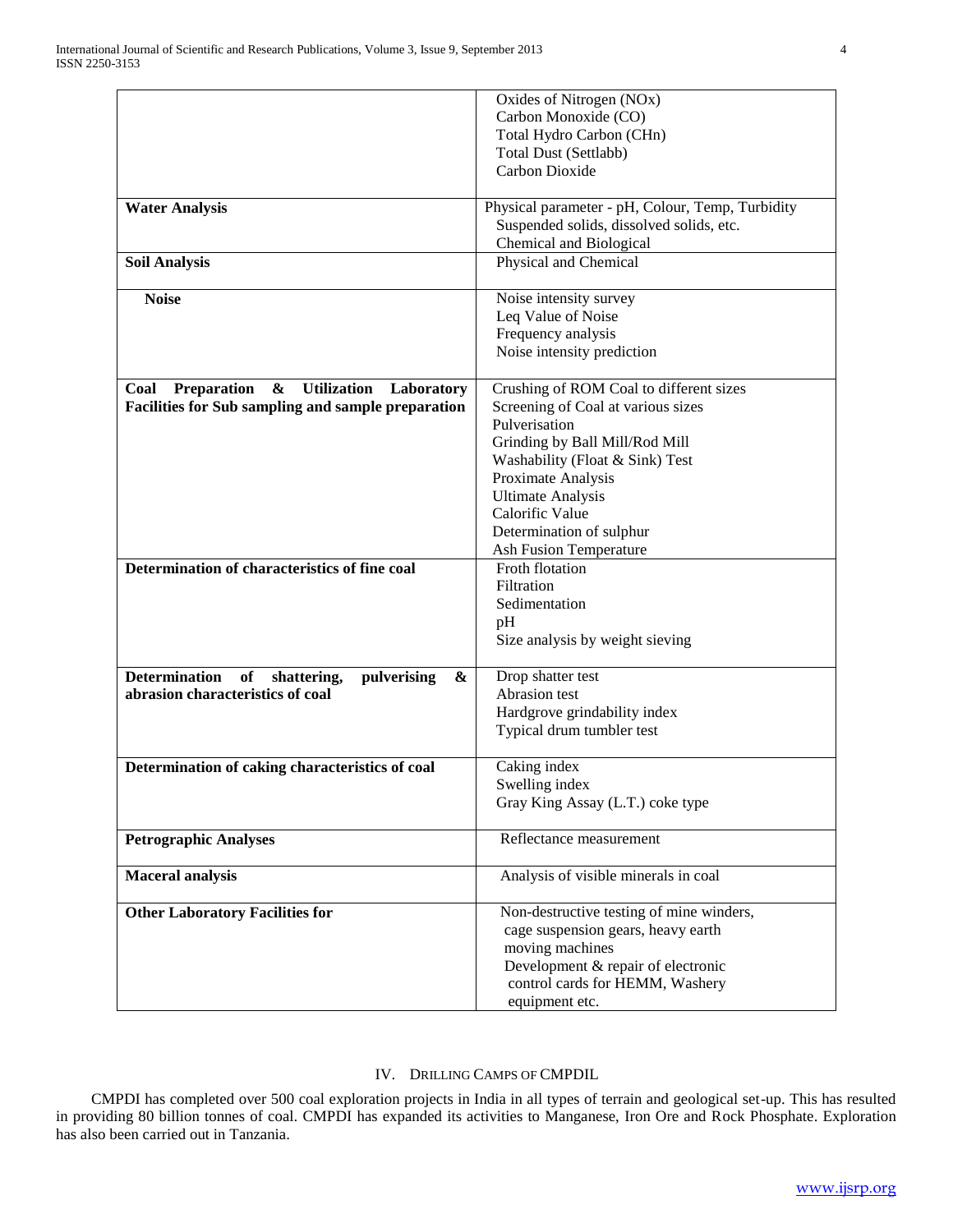Annually, CMPDI carries out about 200,000 metres of drilling spread over six States in India through 23 drilling camps.

- i. Specialized Services offered in Exploration
- ii. Satellite and Air-borne Remote Sensing
- iii. High Resolution Shallow Seismic (HRSS) Reflection
- iv. Seismic Refraction
- v. In-seam Seismic Survey
- vi. Hydro-geological Assessment, Reserve Assessment, Modelling and Documentation
- vii. Coal Petrography Study for characterisation and classification of Coal and Lignite
- viii. Geological Structure and Geo-technical Mapping
- ix. Drilling Coring and Non-coring
- x. Hydrogeological Assessment
- xi. Water budgeting and management
- xii. Groundwater budgeting and management
- xiii. Waterwell drilling, development and construction
- xiv. Acquifer testing
- xv. Water supply for rural and urban population
- xvi. Mine inflow study
- xvii. Coal Chemical Analysis
- xviii. Resource Assessment, Modelling and Documentation
- xix. Geological Structure and Geo-technical management





# **INVENTORY OF GEOLOGICAL RESOURCE OF INDIAN COAL**

| (As on 01.04.2009)  |       | (Resource in million tonne) |                  |                         |                 | Total |
|---------------------|-------|-----------------------------|------------------|-------------------------|-----------------|-------|
| <b>Type of Coal</b> | Depth | Proved                      | <b>Indicated</b> | Inferred                | <b>Inferred</b> |       |
|                     |       |                             |                  | (Exploration) (Mapping) |                 |       |
|                     |       |                             |                  |                         |                 |       |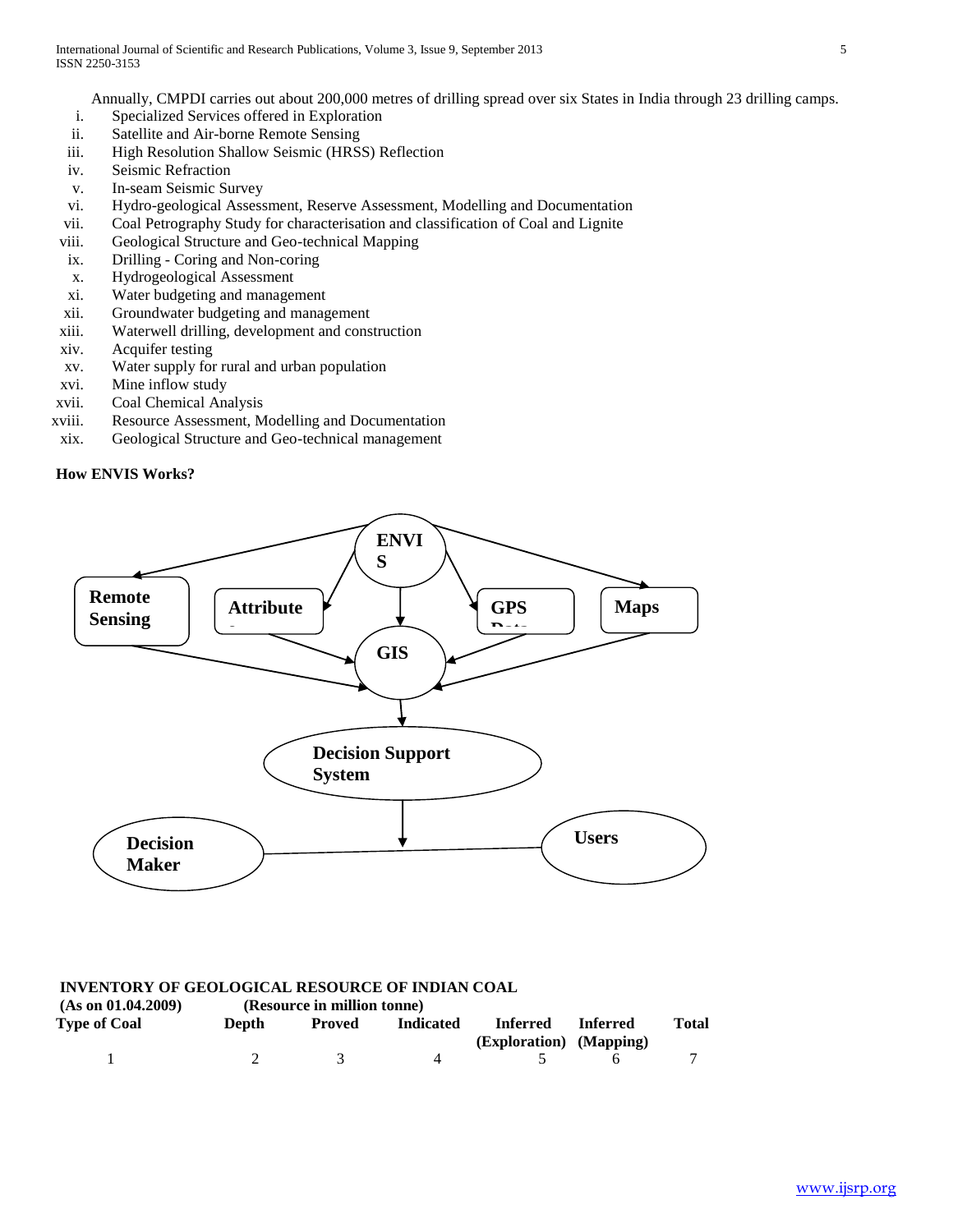International Journal of Scientific and Research Publications, Volume 3, Issue 9, September 2013 6 ISSN 2250-3153

### **JHARKHAND 01. RANIGANJ COALFIELD**

| от, котогодно солытый<br>Medium Coking | $0 - 300$<br>300-600 | 220.00<br>49.23   | 8.87<br>8.30    | 0.00<br>0.00    | 228.87<br>57.53        |
|----------------------------------------|----------------------|-------------------|-----------------|-----------------|------------------------|
| <b>Total Medium Coking</b>             |                      | 269.23            | 17.17           | 0.00            | 286.40                 |
| Semi Coking                            | $0 - 300$<br>300-600 | 51.40<br>0.00     | 0.00<br>40.00   | 0.00<br>0.00    | 51.40<br>40.00         |
| <b>Total Semi Coking</b>               |                      | 51.40             | 40.00           | 0.00            | 91.40                  |
| Non Coking                             | $0 - 300$            | 1111.53           | 89.32<br>320.07 | 29.55           | 1230.40                |
| <b>Total NonCoking</b>                 | 300-600              | 106.03<br>1217.56 | 409.39          | 2.00<br>31.55   | 428.10<br>1658.50      |
| <b>TOTAL FOR RANIGANJ</b>              |                      | 1538.19           | 466.56          | 31.55           | 2036.30                |
| 02.JHARIA COALFIELD                    |                      |                   |                 |                 |                        |
| Prime Coking                           | $0 - 600$            | 4039.41           | 4.01            | 0.00            | 4043.42                |
|                                        | 600-1200             | 574.94            | 694.70          | 0.00            | 1269.64                |
| <b>Total Prime Coking</b>              |                      | 4614.35           | 698.71          | 0.00            | 5313.06                |
| Medium Coking                          | $0 - 600$            | 4064.18           | 2.82            | 0.00            | 4067.00                |
|                                        | 600-1200             | 296.30            | 1800.70         | 0.00            | 2097.00                |
| <b>Total Medium Coking</b>             |                      | 4360.48           | 1803.52         | 0.00            | 6164.00                |
| Non Coking                             | $0 - 600$            | 5606.74           | 495.26          | 0.00            | 6102.00                |
|                                        | 600-1200             | 496.00            | 1355.00         | 0.00            | 1851.00                |
| <b>Total Non Coking</b>                |                      | 6102.74           | 1850.26         | 0.00            | 7953.00                |
| <b>TOTAL FOR JHARIA</b>                |                      | 15077.57          |                 | 0.00<br>4352.49 | 19430.06               |
| 03. EAST BOKARO COALFIELD              |                      |                   |                 |                 |                        |
| Medium Coking                          | $0 - 300$            | 2607.20           | 1269.94         | 18.71           | 3895.85                |
|                                        | 300-600              | 384.67            | 1203.06         | 58.53           | 1646.26                |
|                                        | 600-1200             | 255.93            | 1332.60         | 786.08          | 2374.61                |
| <b>Total Medium Coking</b>             |                      | 3247.80           | 3805.60         | 863.32          | 7916.72                |
| Non Coking                             | $0 - 300$            | 95.17             | 56.81           | 0.00            | 151.98                 |
|                                        | 300-600              | 8.90              | 5.69            | 0.00            | 14.59                  |
| <b>Total Non Coking</b>                |                      | 104.07            | 62.50           | $0.00\,$        | 166.57                 |
|                                        |                      |                   |                 | $2225 - 7$      | Drighter agon colonian |

iii) Priority area selection for biodiversity conservation using GIS.

#### V. BIODIVERSITY CHARACTERISATION

 It is the best measure of influence of human being on nature. It is important as it provides stability to ecosystem and supplies vital requirement of human being, i.e. water and oxygen there are threat to biodiversity through resource over – exploitation, pollution, climate change etc. Department of Space has taken a project of biodiversity characterisation at landscape level using remote sensing and GIS. This project is being executed at different parts of the country. The project ENVIS

- i) preparation of biome/ecological details zone map using satellite remote sensing data incorporating topographic details
- ii) landscape characterisation to identify disturbance gradients using GIS

#### VI. CONCLUSION

 ENVIS is the project dealing with both Spatial and Non spatial information .It includes various disciplines such as Geological Information system (GIS), Remote Sensing, Global Positioning System, Digital Cartography, Database management System etc. It is very reliable and Comprehensive information System. Flow of information in real time to the decision makers and availability of analytical tools to weigh pros and cons of a particular measure, before implementing, are also equally important. It helps in creating spatial information system. These information systems can be good interface tools between providers (government) and recipients of services. Such an interface helps reducing the distance between those who are